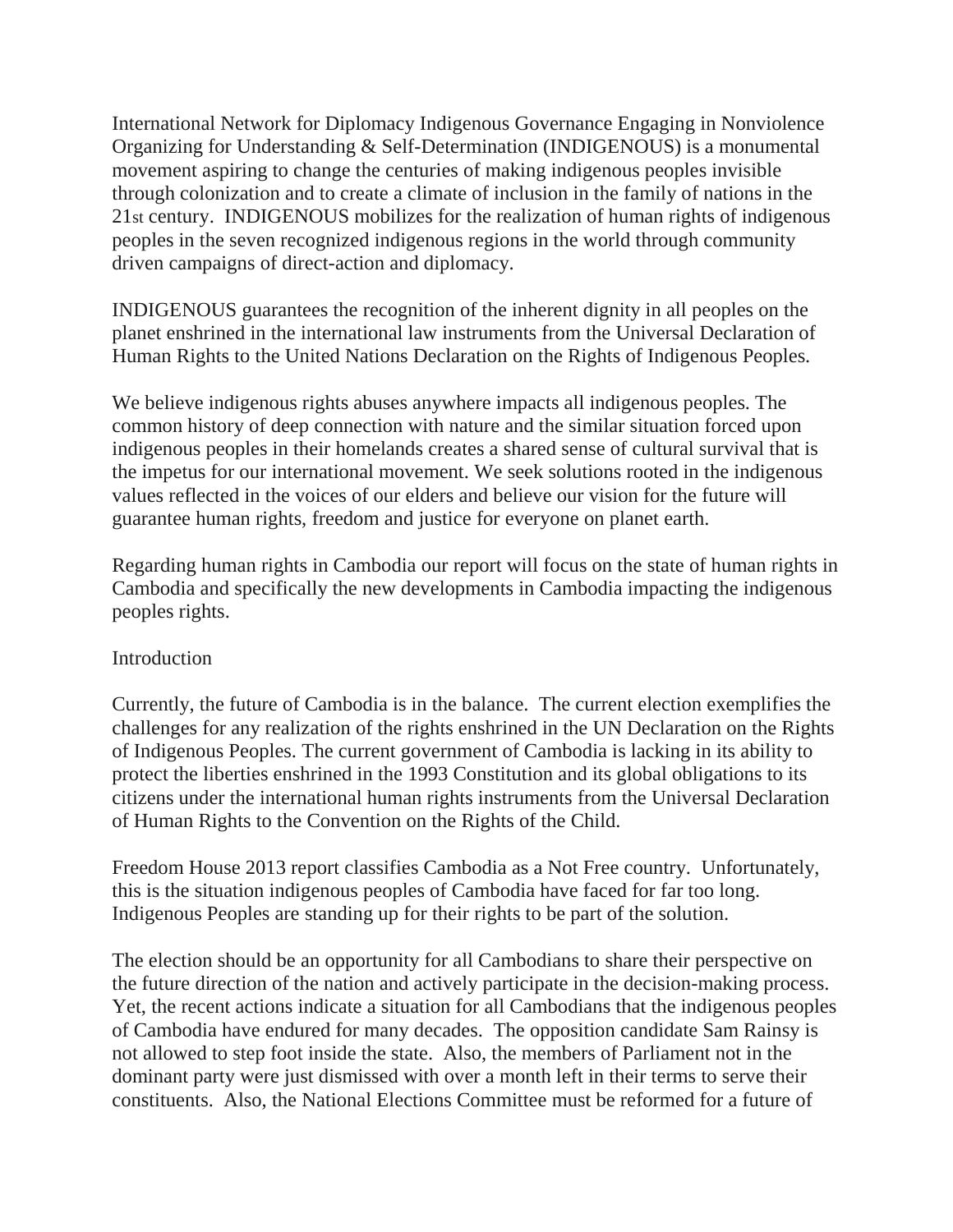free and fair elections that respect the basic civil and political rights.

## Right to Education

There is an important need for education to be reformed to be relevant to daily living and modern life in Cambodia that also respects the traditional practices and culture of the people.

With the people being forced from their land, there is a shift from agriculture to construction resulting in an increase of people from the rural areas to the urban hubs.

The indigenous knowledge systems should be included in curriculum and recognized as a model for sustainable development that respects the rights of indigenous peoples.

## Right to Land

Land is Life for indigenous peoples. Most of the most pressing issues that must be addressed in the UPR relate to the disenfranchisement of indigenous peoples and rural Cambodians from their lands due to policies and practices of development destroying the natural habitat in the name of progress.

The Economic Land Concession (ELC) policy indicates a clear trend for the government to grant rights to national and foreign companies close to current leadership. Since the sub-decree was adopted in 2005, indigenous peoples have been adversely impacted. Also, it violates its own criteria as outlined in article 4(3) to conduct environmental and social impact assessments constantly. So far, over 250,00 hectares of land have been granted under this policy resulting in displacement of indigenous peoples and local communities. The 33 companies were protected by Royal Cambodian Armed Forces and operated in 18 protected areas. Beyond this spiritual harm from being removed from their land, there is also the practical impact of livelihood being adversely impacted.

Moreover, indigenous peoples are not aware of the ELC process or the actual taking of their land. There has never been any consultation let alone any process to uphold the principle of Free, Prior and Informed Consent in practice for indigenous peoples. In fact, reports have indicated that indigenous peoples were never contacted and definitely not allowed to comment on the development project. Most first learned when the land clearing began in their community.

Another problem even recognized by the Ministry of Environment is that the 30 days is not adequate for genuine community consultations. It definitely doesn't live up to the right to Free, Prior and Informed Consent.

These activities are not limited to the countryside. Even inside the capital, Phnom Penh,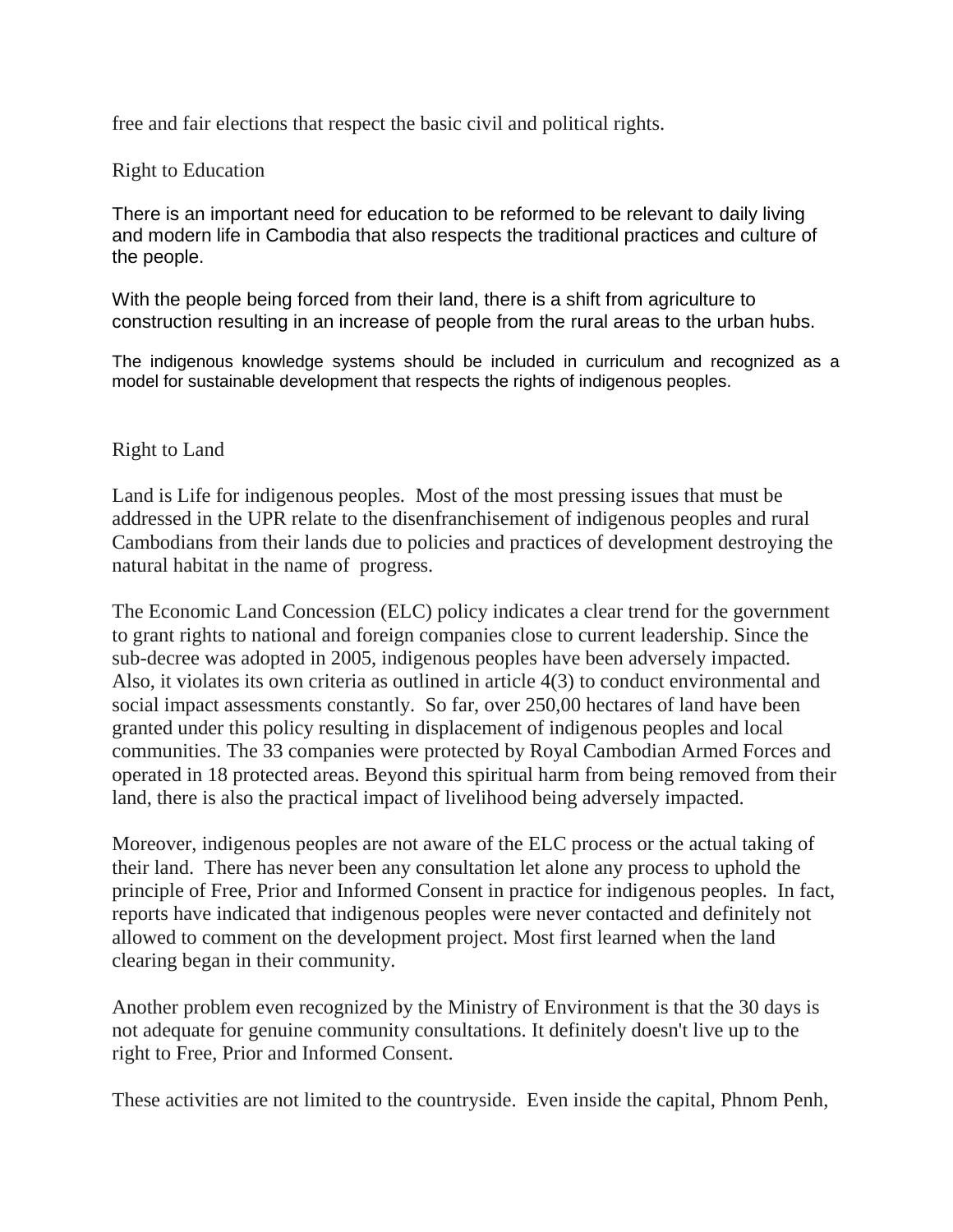the practice of 99 year leases displacing thousands denying their right to property and housing. Residents in BeungKak Lake stood up to this decision. Their homes were razed. They were beaten by armed riot police and the leaders were jailed. Yorm Bopha is one example of many strong woman leaders that have faced criminal prosecution for exercising her basic human rights. Other communities including BoreiKeila, Sambok Chap and Dey Kraham face similar situations while not getting the same attention. All individuals in each community deserve their most basic rights to be respected.

Another important issue is Communal Land Titles under the Cambodia Land Law. So far, there are only 3 issued. However 49 villages have completed the process and waiting on final step for approval. Premier Directive 001 BB is a challenge to this already flawed system.

The overall development climate is having dire consequences on the cultural survival of indigenous peoples in Cambodia. One of the most dangerous development projects was approved as a sub-decree on February 15, 2013, the Lower Sesan II Dam project will directly displace indigenous peoples flooding their ancestral lands. There will be an impact on right to food as their crops and farmlands will be submerged. There will also be impact on right to housing, culture and livelihood as they will be relocated. There was no Free, Prior and Informed Consent with the impacted indigenous peoples.

Also, the Khmer Krom deserve special mention as well. Khmer Krom have been arriving in a steady flow to Cambodia in the 1980s and 90s. There is and will be an increase as the human rights situation continues to deteriorate facing systematic and widespread discrimination. Unable to receive land distribution from the government, they constructed their small thatched huts housing many families along waterways such as canal dikes or reservoir. They are facing imminent evictions with the ELCs taking place around their established communities. The land grabbing taking place in Cambodia confronts many Khmer Krom denying them the right to housing.

## Recommendations

There must be Land Title Legislation established and enacted immediately that respects the rights enshrined in the UN Declaration on the Rights of Indigenous Peoples specifically Free, Prior and Informed Consent.

The Communal Land Titles process must be rooted in the realization of recognized human rights law. Indigenous peoples desire to have their right to ancestral lands respected and protected.

The Sesan II should be cancelled. The indigenous peoples must be included in any development projects on their indigenous lands.

All people exercising their basic human rights that have faced persecution and are political prisoners of conscience must be immediately released. Yorm Bopha and other